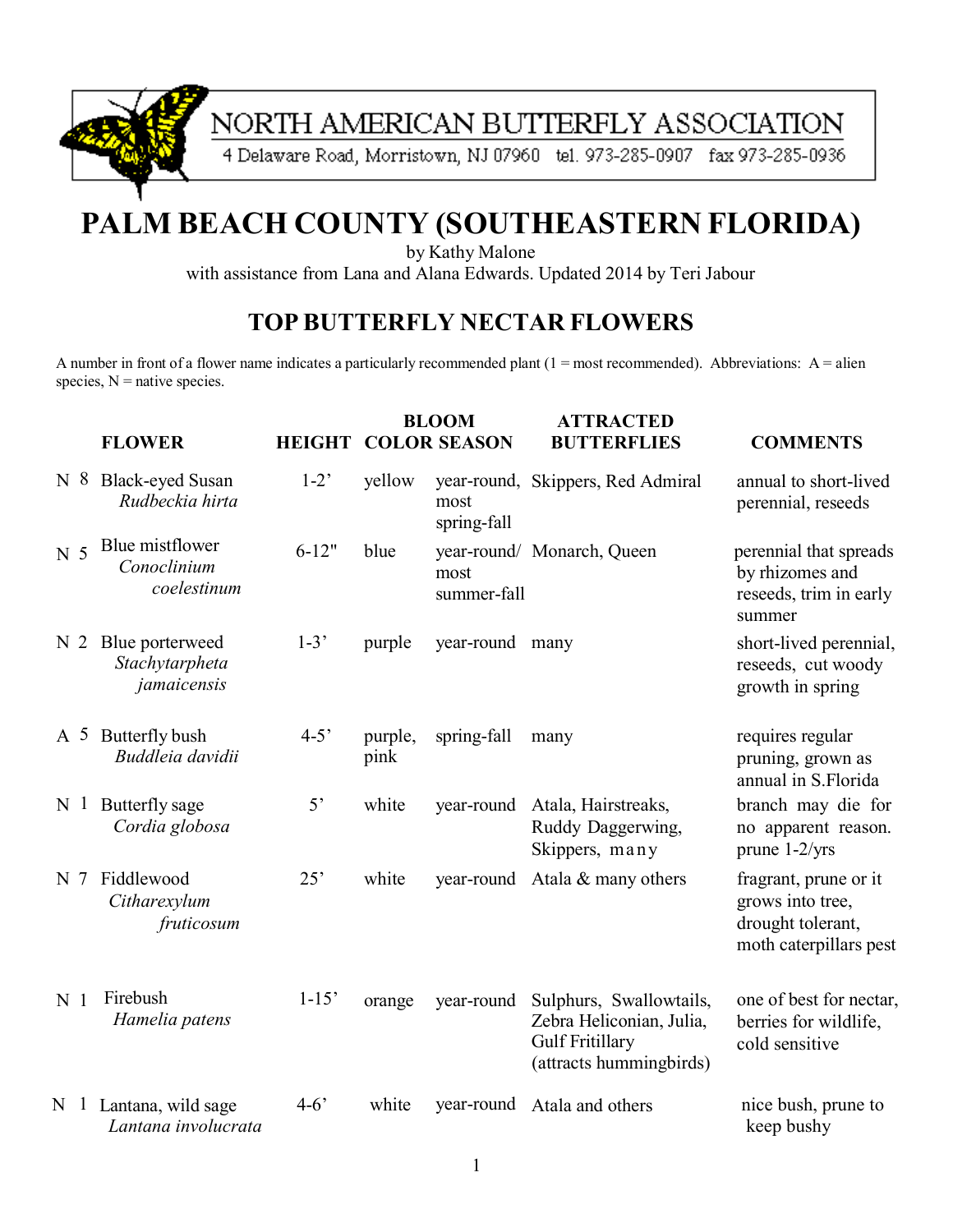|                | A 5 Mexican flame vine<br>Senecio confusus              | vine           | orange                  | year-round           | Sulphurs, Zebra<br>Heliconian, Julia, many<br>others                 | can take over, prune                                                                |
|----------------|---------------------------------------------------------|----------------|-------------------------|----------------------|----------------------------------------------------------------------|-------------------------------------------------------------------------------------|
|                | N & Pennyroyal<br>Piloblephis rigida                    | 6"             | purple                  | winter               | Skippers                                                             | minty smell, great<br>groundcover                                                   |
|                | A 3 Pentas<br>Pentas lanceolata                         | $1-4'$         | Red,<br>pink,<br>white, | year-round           | Polydamas & Giant<br>Swallowtails, Sulphurs                          | frequent pruning;<br>gets woody in 1-2<br>years                                     |
| $A$ 4          | Pink porterweed<br>Stachytarpheta<br><b>Mutabilis</b>   | 6 <sup>2</sup> | purple<br>pink          | year-round           | Gulf Fritillary, Monarch<br>Sulphurs, Gulf Fritillary,<br>$&$ others | prune often (it gets<br>top heavy and stem<br>splits easily) blooms<br>very pretty. |
| N <sub>9</sub> | Spanish needles<br>Bidens alba                          | $1-4'$         | white                   | year-round           | Sulphurs, many<br>butterflies                                        | "weedy," hard to<br>control in yard, also<br>host plant for Dainty<br>Sulphur       |
| A <sub>3</sub> | Tithonia, Mexican<br>sunflower<br>Tithonia rotundifolia | $4 - 6'$       | orange                  |                      | summer-fall Monarchs, Zebra<br>Heliconian, Swallowtails,<br>many     | annual, easy to grow<br>from seeds                                                  |
|                | N 4 Tropical sage<br>Salvia coccinea                    | $1-2$          |                         | red, pink year-round | Sulphurs, Gulf<br>Fritillary, others                                 | prune or replace<br>annually, reseeds<br>readily                                    |
|                | N 8 Verbena<br>Verbena tampensis                        | 1 <sup>2</sup> | Purple                  | year-round           | Buckeyes, Sulphurs,<br>Gulf Fritillary $&$ others                    | semi-shade (to last<br>longer)                                                      |
|                | N 3 White crownbeard<br>Verbesina virginica             | $3 - 6'$       | white                   | aug-nov              | Atala, Ruddy<br>Daggerwing, many others                              | Perennial, reseeds,<br>prune in spring to<br>keep short                             |
|                | N 2 Wild coffee<br>Psychotria nervosa                   | $5 - 8'$       | white                   | summer-<br>fall      | Zebra Heliconian, Julia,<br>Gulf Fritillary, others                  | likes shade; prune                                                                  |

## **NECTAR FLOWERS THAT DON'T WORK IN THIS REGION**

| Abbreviations: $A =$ alien species, $N =$ native species. |                                                                            |  |  |  |  |  |
|-----------------------------------------------------------|----------------------------------------------------------------------------|--|--|--|--|--|
| <b>FLOWER</b>                                             | <b>COMMENTS</b>                                                            |  |  |  |  |  |
| N Blanket flower Gaillardia                               | A nice native plant that is drought tolerant but not used much for nectar. |  |  |  |  |  |
| N Dune sunflower                                          | Great native ground cover but only occasionally used for nectar.           |  |  |  |  |  |
| N Ironweed Vernonia                                       | Beautiful purple blooms but seldom used for nectar.                        |  |  |  |  |  |
| N Necklace pod                                            | A nice native plant; Long-Tailed Skipper, Sulphurs, and Cassius Blue       |  |  |  |  |  |
|                                                           | nectar on it, but most butterflies do not use it.                          |  |  |  |  |  |
| N Tickseed Coreopsis                                      | Never seen anything nectar on this (our state wildflower) but              |  |  |  |  |  |
|                                                           | Zebra Heliconian observed on Coreopsis lanceolata                          |  |  |  |  |  |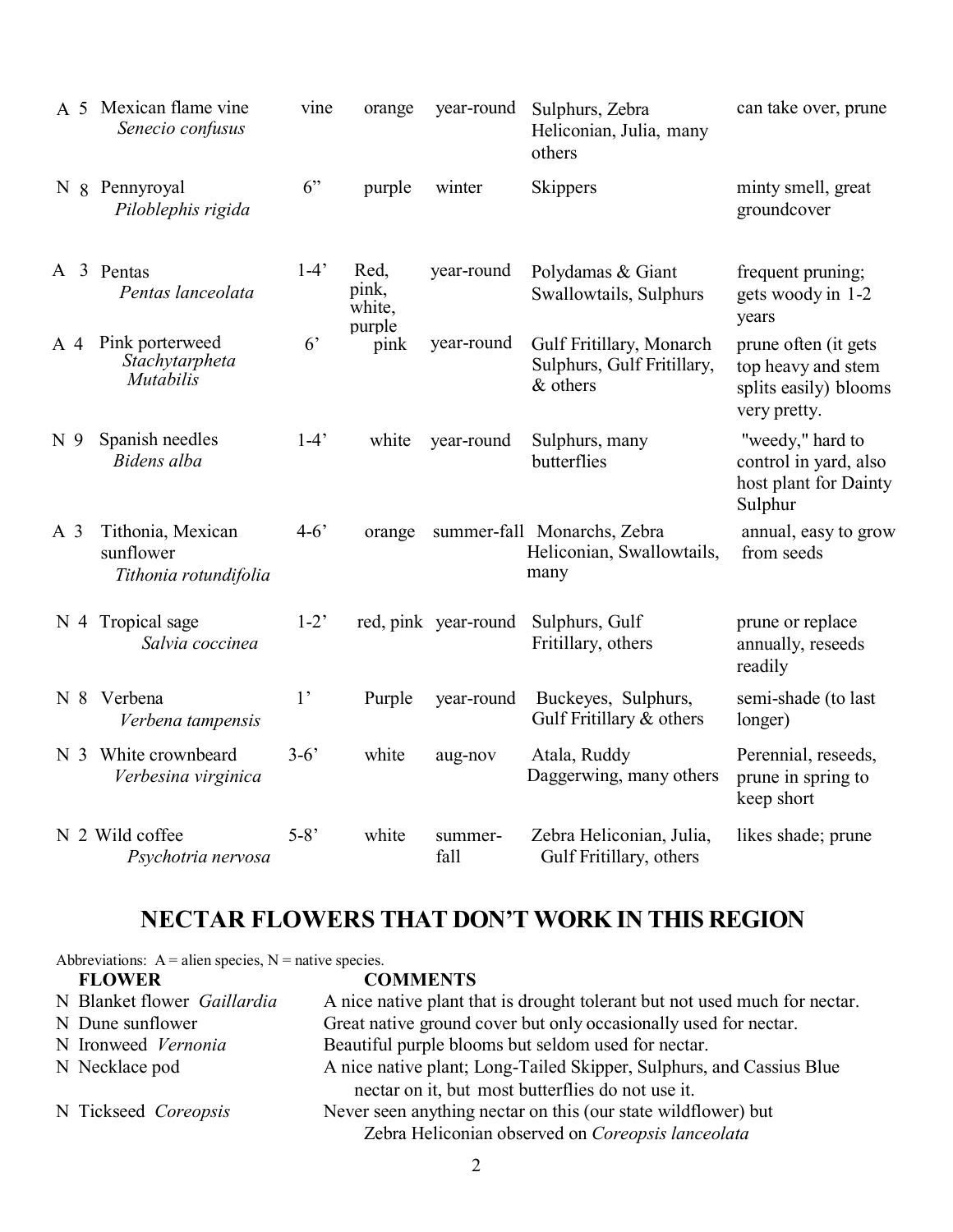## **TOP CATERPILLAR FOOD PLANTS**

A number in front of a plant name indicates a particularly recommended plant  $(1 = most recommended)$ . Abbreviations: A = alien species,  $N =$  native species.

|                |                | <b>NAME</b>                                                   | <b>HEIGHT</b>         |                                                | <b>COLOR/SEASON CATERPILLARS</b>                                              | <b>COMMENTS</b>                                                                                                                                                |
|----------------|----------------|---------------------------------------------------------------|-----------------------|------------------------------------------------|-------------------------------------------------------------------------------|----------------------------------------------------------------------------------------------------------------------------------------------------------------|
|                |                | N 2 Wild plumbago<br>Plumbago scandens                        | $1-3'$                | white/year-<br>round                           | Cassius Blue                                                                  | also uses non-native blue<br>plumbago                                                                                                                          |
| N 1            |                | Bahama senna/cassia<br>Senna mexicana var.<br>Chapmanii       | $3 - 5'$              | yellow/year-                                   | Sulphurs, Orange-<br>round, peak fall barred Sulphur and<br>Cloudless Sulphur | perfect for small gardens and<br>part-sun; many non-natives are<br>invasive and some are pest<br>plants                                                        |
|                |                | N 1 Privet senna<br>S. ligustrina                             | $4 - 8'$              | yellow/year-<br>round                          | Sulphurs, Orange-<br>barred Sulphur and                                       | easy to grow in small gardens                                                                                                                                  |
| N <sub>8</sub> |                | Coontie Zamia pumila<br>syn. Z. floridana, Z.<br>integrifolia | 1'                    | year-round                                     | Cloudless Sulphur<br>Atala                                                    | slow growing cycad; new growth<br>in spring; dioecious; parts are<br>poisonous: do not plant if<br>pets chew                                                   |
|                |                | A 1 Fennel, parsley, dill                                     | $\frac{1}{2}$ -1'     | spring/year-<br>round                          | <b>Black Swallowtail</b>                                                      | perennial fennel; butterflies<br>primarily in spring and summer                                                                                                |
|                |                | N 2 Partridge pea<br>Chamaecrista fasiculata                  | $2^{\circ}$           | yellow/fall                                    | Sulphurs, Sleepy<br>Orange, Cloudless<br>Sulphur                              | weak perennial but seeds spread                                                                                                                                |
| N <sub>1</sub> |                | Passionvine<br>Passiflora suberosa,<br>P. multiflora          | vine                  | white/spring-<br>fall                          | Gulf Fritillary,<br>Zebra, Julia                                              | some alien passion vines will<br>attract but spread by runners;<br>P. biflora and P. foetida are<br>invasive pest plants—do not plant                          |
|                |                | A 4 Pipevine<br>Aristolochia<br>macrophylla                   | vine                  | green-purple/<br>most summer                   | Polydamas<br>Swallowtail                                                      | plant plenty for the numerous<br>caterpillars; A. elegans is invasive<br>pest plant; native A. pentandra<br>endangered grows in S. Florida                     |
|                |                | N 9 Red bay<br>Persea borbonia                                | $20 - 70'$            | flower<br>insignificant                        | Palamedes<br>Swallowtail                                                      | prune to keep a smaller tree; will<br>only attract if near natural areas                                                                                       |
|                |                | A 1 Scarlet milkweed<br>Asclepias curassavica                 | $2 - 3'$              | orange/<br>year-round                          | Monarch, Queen                                                                | prune after blooms; plant native<br>milkweeds when possible like<br>swamp milkweed, A. perennis<br>and A. incarnata; A. tuberosa<br>hard to grow in S. Florida |
| N 7            |                | Water hyssop<br>Bacopa monnieri                               |                       | ground whitish<br>cover pink/year-round        | White Peacock                                                                 | plant in wet area, or add peat to<br>soil; can grow in pots without<br>drainage                                                                                |
|                | N $6$          | White twinevine<br>Sarcostemma clausum                        | vine                  | white/year-round Soldier, Queen                |                                                                               | grows in moist to wet soil                                                                                                                                     |
|                | N <sub>5</sub> | Wild lime<br>Zanthoxylum fagara                               | $10-$<br>$20^{\circ}$ | green yellow/<br>most in spring $\&$<br>summer | Giant Swallowtail                                                             | thorny; prune to control sprawly<br>growth                                                                                                                     |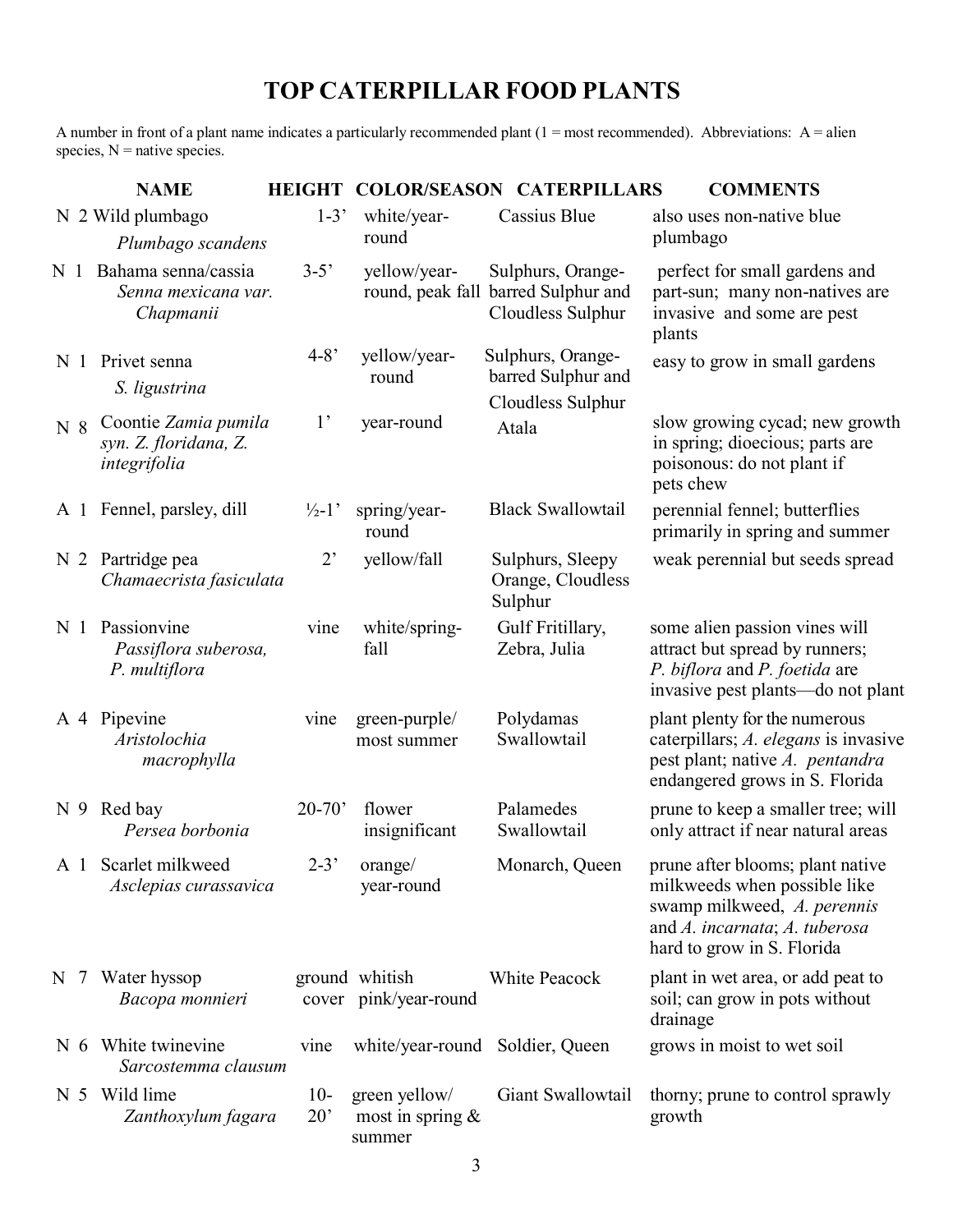## **COMMON BUTTERFLIES FOR YOUR GARDEN & YARD**

| <b>NAME</b>                                   | <b>FLIGHT</b><br><b>PERIOD</b> | <b>CATERPILLAR</b><br><b>SEASON</b> | <b>CATERPILLAR</b><br><b>FOOD PLANTS</b>             | <b>COMMENTS</b>                                                                             |
|-----------------------------------------------|--------------------------------|-------------------------------------|------------------------------------------------------|---------------------------------------------------------------------------------------------|
| Polydamas Swallowtail<br>Battus polydamas     | year-round                     | year-round                          | pipevines                                            | many butterflies                                                                            |
| Giant Swallowtail<br>Papilio cresphontes      | year-round                     | year-round                          | wild lime, citrus                                    | largest Florida<br>butterfly                                                                |
| <b>Black Swallowtail</b><br>Papilio polyxenes | spring-summer                  | spring-summer                       | fennel, parsley, dill                                | overwinters as pupa                                                                         |
| Cloudless Sulphur<br>Phoebis sennae           | year-round                     | year-round                          | sennas and cassias                                   | Sulphur caterpillars<br>are green if leaves<br>are eaten and yellow<br>if flowers are eaten |
| Orange-barred Sulphur<br>Phoebis philea       | year-round                     | year-round                          | sennas and cassias                                   |                                                                                             |
| Great Southern White<br>Ascia monuste         | spring-summer                  | spring-summer                       | arugula, radish,<br>mustard family/<br>Jamaica caper | numerous during<br>population bursts                                                        |
| Cassius Blue<br>Leptotes cassius              | year-round                     | year-round                          | plumbago/wild<br>tamarind                            | small green<br>caterpillars tended<br>by ants                                               |
| <b>Gulf Fritillary</b><br>Agraulis vanillae   | year-round                     | year-round                          | passionvines                                         | peaks in spring, one<br>of most common<br>in the garden                                     |
| Zebra Heliconian<br>Heliconius charitonius    | year-round                     | year-round                          | passionvines                                         | long-lived butterfly,<br>roost communally,<br>Florida's state<br>butterfly                  |
| Julia Heliconian<br>Dryas iulia               | year-round                     | year-round                          | passionvines                                         | prefers native<br>passionvine                                                               |
| <b>White Peacock</b><br>Anartia jatrophae     | year-round                     | year-round                          | water hyssop, wild<br>petunia                        | common around<br>lakes and ponds                                                            |
| Monarch<br>Danaus plexippus                   | year-round                     | year-round                          | milkweeds                                            | resident in S.<br>Florida; peaks in<br>spring, fall                                         |
| Queen<br>Danaus gilippus                      | year-round                     | year-round                          | milkweeds                                            | also uses white<br>twinevine                                                                |
| Monk Skipper<br>Asbolis capucinus             | year-round                     | year-round                          | palms                                                | peaks in spring,<br>summer                                                                  |